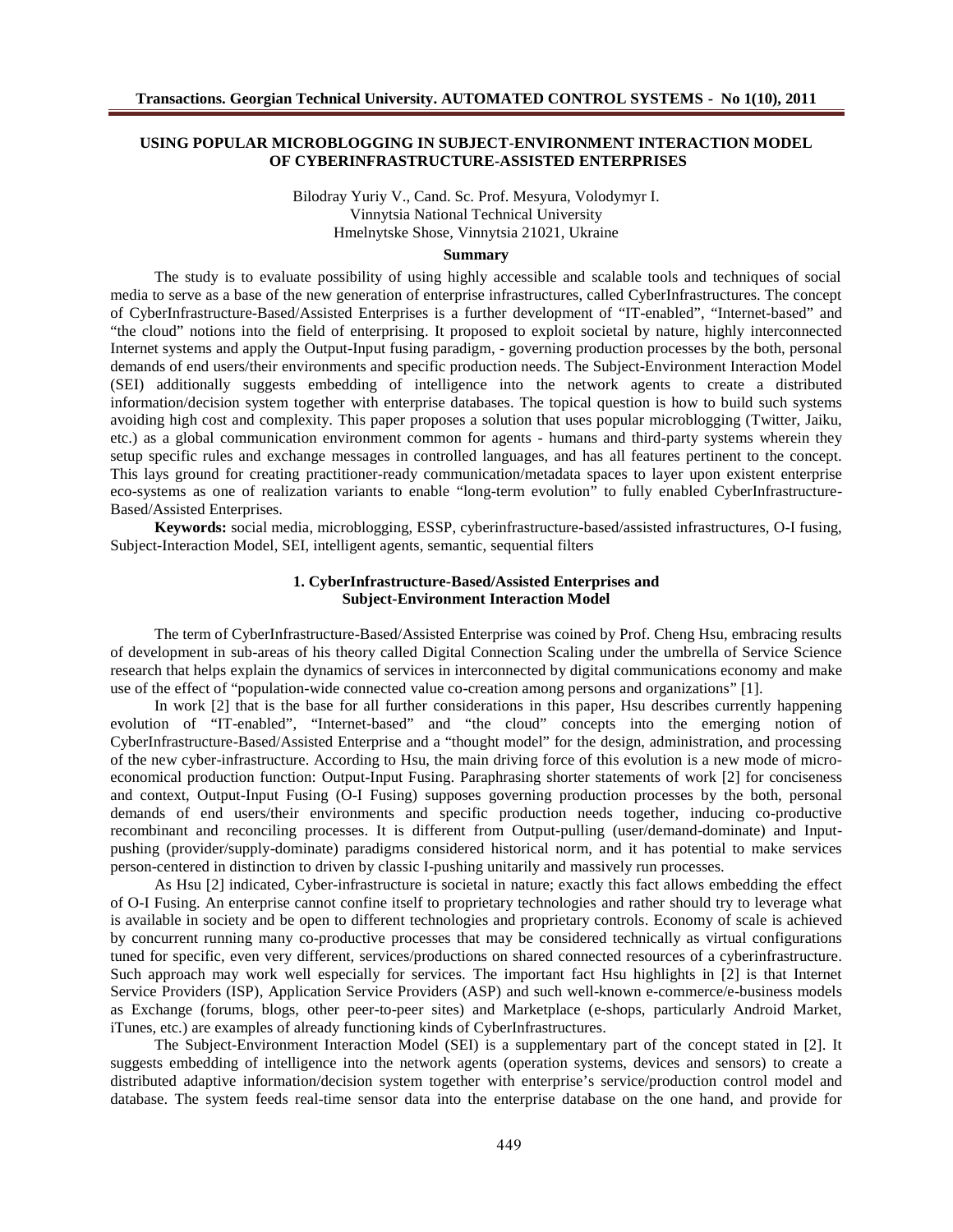adaptive control of the agents based on the latest information in the database, on another hand. This behavior has common traits with proposed by Trompenaars & Hampden, cited in [3]:

The relationship between centralization and decentralization should not be a matter of "either/or" or even "and/and", but instead should be viewed as "through-through" relationship. The centralized body accumulates knowledge through the input of local experts and disseminates that knowledge through the organization. In turn, the local bodies improve their activity through leveraging the global body of knowledge.

## **2. Social media as communication-centric environment for enterprises**

Recent years, significant effort is put to understand prospective usage scenarios of social media for conducting, managing and supporting directed collective activities, particularly for supporting enterprise activities. Classic enterprise ecosystems, based on sets of siloed or not well connected systems, often are locking valuable data inside - that is a well established fact. Another basic aspect of such ecosystems is that the manipulation with formal data stores is usually separated from spaces of "live" collaboration (e-mail, instant messaging and social media tools). We call such approach "system-centric".

Social media tools (Facebook, Twitter, etc.) tend to expose their APIs to third party social, technical and management systems. That allows information exchange between people and third party systems/sensors (for ex., simplest event notifications), with role of the social media as information routers. Such communication approach can be called "communication-centric". Figure 1 demonstrates the two approaches along.



**Fig.1. Classic system-centric vs. new communication-centric approach with social media**

One can imagine social media as an enterprise environment where people and systems exchange messages in peer-to-peer mode getting information and requesting each other to perform some actions. With specifically chosen communication protocols enabling mutually interpretable and actionable messages people and systems exchange, this can turn into a meta-information environment, the "digital nervous system" mentioned in [2]. Usage of existent popular social media tools means getting already available highly accessible and scalable infrastructure penetrating many industries and activity aspects, possessing variety of free and proprietary applications (web, mobile social media clients, sms, etc.) as well as reaching many linked or having potential to link to third-party systems-satellites of social media.

### **3. Realizing SEI model and building metadata systems on microblogging**

According to McAfee [4], social media display apparent qualities of complex adaptive systems (CAS) that combine relevant information into high-level patterns naturally due to effect of the emergence; they are Emergent Software Social Platforms (ESSP). It is possible to filter meaningful information, visualize its patterns, give users control over the visualization and allow information to trigger actions. Managing directed group activities, such as managing projects, requires capability to manipulate data at aggregated and at once at precise fact-atomic levels in nearly-real-time mode. Progress of such systems is impeded by complexity of NLP/IE processing, semantic representation and querying semantic data.

Microblogging (Twitter, Jaiku, etc.) is one of the most used tools and techniques of social media being in essence a platform that allows exchange short sms-like messages suitable for transferring brief actionable, historical information and directives, with optional references to other multimedia documents. Such method proved to be very effective for rapid distributing information world-wide. It possesses techniques of manual pre-annotation that easies semantic analyses, for example, #hash-tags, "nanoformats", like format of Twitter Data [5], and functions applying the practice of "folksonomies" or controlled vocabularies. Use of such pre-annotations is a noticeable trend among user communities.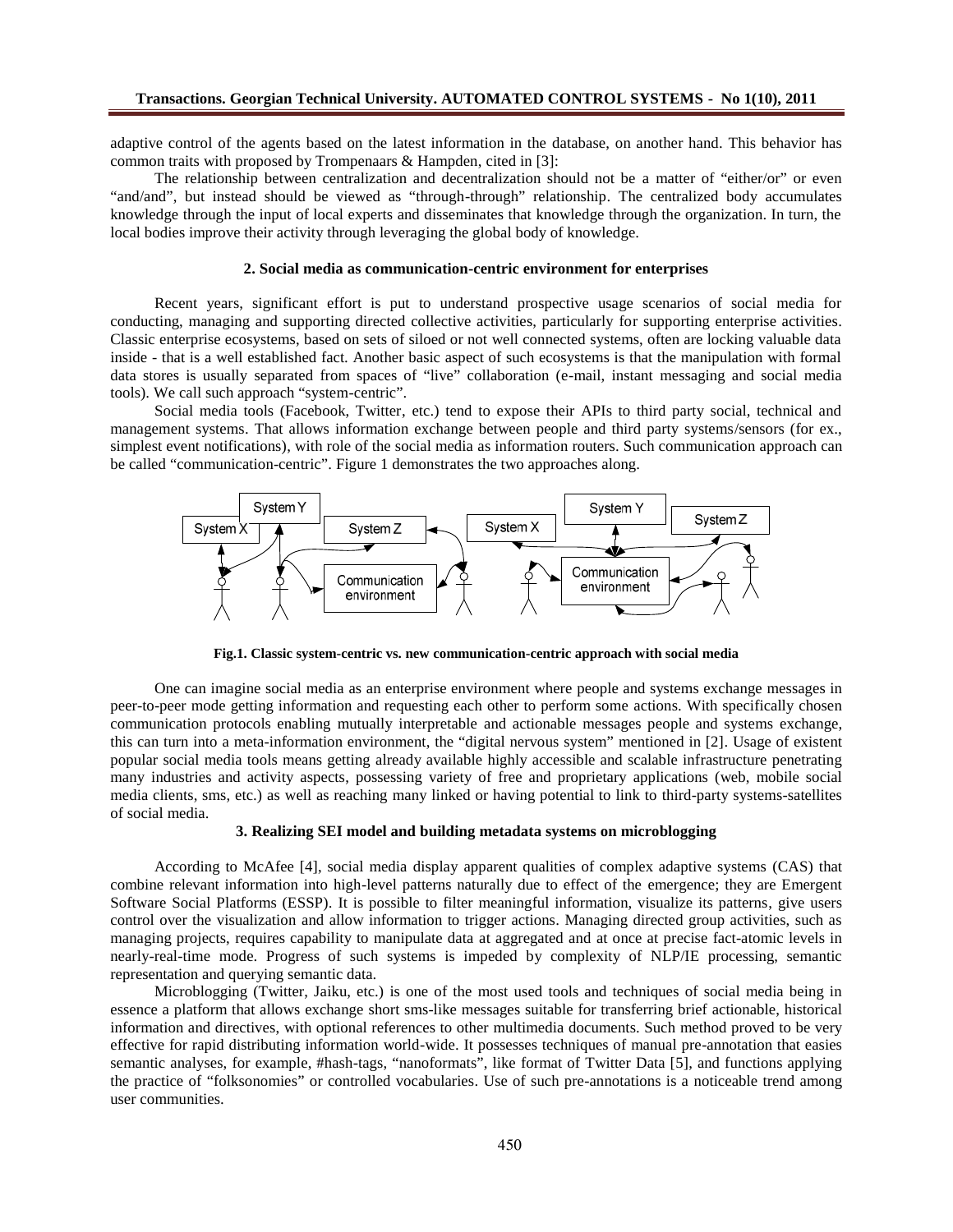With help of microblogging, it is possible to gather specific service/production information or information of general character: process performance, logistics, problems and solutions, information for further calculation, for example, EVM analysis of Project Management, sensor data, task assignments to humans and systems, and also use commands to achieve desirable system's feedback. As the input of the system there should be messages qualified for the interpretation, better in some form of controlled language, and the system must have base data (for ex., ontology as proposed in [2]) that describe specific substances for the interpretation. Examples of possible input messages:

*Work package WP2 has EV=1.1 and AC = 0.9;*

*Project XYZ has workpackage WP1 and workpackage WP2. WP2 is half-complete; An accident on crossing of Street X and Street Y. Height of tidal wave is 1.5m near the east coast. Line #5 needs 18 blank kits "Type A" by 2 PM. Generate Resource Utilization for Project N.*

Figure 2 shows a schema of connecting a metadata system to a microblogging platform like Twitter. The actors are: the users (humans), the users (third-party systems), the user-Information Router system (IR), and the metadata system itself ("system" hereafter). All of them are subjects of peer-to-peer two-directional communication, and multi-directional in the general context of the information interchange. All the elements are registered in the standard way as the users of the microblogging platform and system. IR is a part of the system, but is represented as a separate element for demonstrating its role as a central point of connection of the microblogging environment and the system. IM also can publish own messages, which can be read by other users. The aggregate of the connected in such a way elements form communication space of the metadata system. IR plays role of "global node" in terms of [2].



**Fig.2. Connecting a microblogging platform to the metadata system**

It is important to note, that the schema of Figure 2 was found similar to the schema, Figure 6 "Concurrent Systems Integrator Architecture" of paper "The Metadatabase for Manufacturing Systems Integration" [6] by Hsu et al. With current state of technology and due to the fact that microblogging clients (network agents) are pieces of software set up on computers or mobile devices with operation systems, it is possible to realize SEI model [2], place such network agents into any destination with Internet or phone/SMS wireless coverage and embed into machinery. Needless to say, such clients have capabilities to act as intelligent network agents. The system of such kind is CAS with adaptive, self-optimizing sub-optimal behavior and high robustness under condition of proper configuration with more than one global node.

Utilizing currently available Natural Language Processing (NLP) and Information Extraction (IE) toolsets like GATE; semantic stores like Sesame, Ontotext OWLIM, Jena, etc., it is possible to represent information from microblogging in RDF format with good visibility of interrelations and possibility to infer hidden relations. In such a case the NLP/IE realization can be simpler and quality better than for not pre-annotated large text corpora usually considered sources of annotation. Gathering and parsing short text messages is not new application. A bright example is GyroQ application by Gyronix with MindReader add-in by ActionOwner for managing projects in GTD style using mindmapping application MindManager by Mindjet. It is also somewhat similar to the model of Global Query System (CQS) with its syntax-free user interface described in [6] by Hsu et al.

In regard to Twitter Data microblogging pre-annotation format compatible with RDF, further semantic transformation can be based on CLIE (Controlled Language Information Extraction) [7] with an extension that allows a dynamic constituent of the controlled language phrases, basing on predicates of Twitter Data/RDF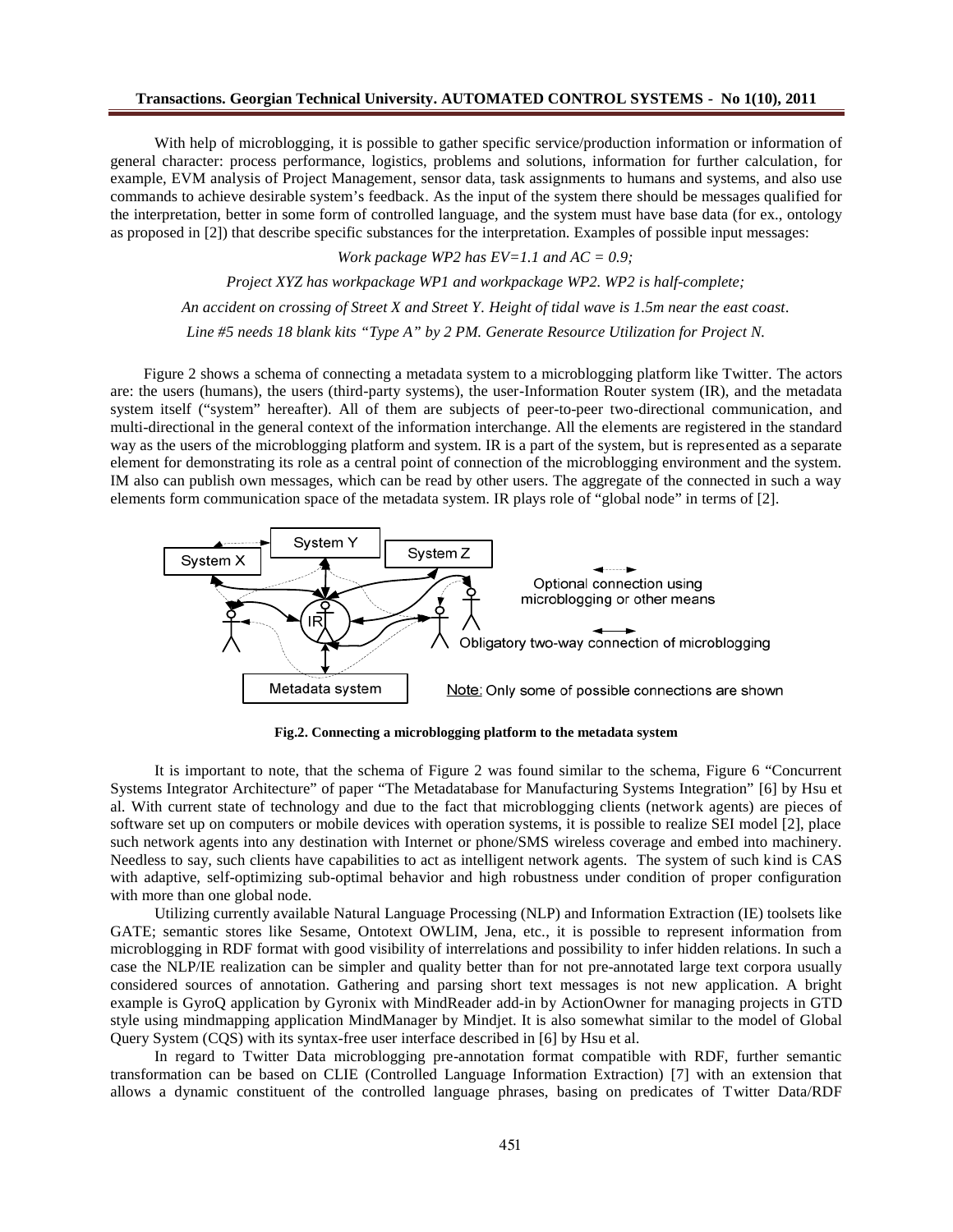statements, that makes the controlled language vocabulary restricted only by vocabularies specific for particular applied usage. Another work in progress is dedicated to this topic.

#### **Virtual process configurations in metadata systems based on microblogging**

For constructing controlled visualizations of information patterns mentioned in the previous section, the sequential approach of progressive information filtering is a proven choice. It is similar to the principle used in software for control and filtering video- and audio-streams and, what is a close analogy, similar to GTD project management software by Gyronix, named Result Manager, where users create sequential filters chained as mindmapping topics, using logical expressions.

The patterns can be considered "information dashboards". In the new system, the dashboards comprise sets of sequential filters that are filtering information in semantic stores. The filters in essence are sets of SPARQL queries to RDF graphs. Simplicity of use is primary, enterprise personnel and users should be able to construct the filters even without semantic and SPARQL knowledge in a simple visualized manner (e.g., drag-&-drop). The idea lies in employing automated generation of SPARQL queries to RDF graphs using sequential approach as analogy of the method of Mokin & Yasholt [8] for SQL queries to RDBMS: ontological classes are used instead of the tables, and input and output variables are not fields of the tables, but properties of the ontological classes. Another work in progress is dedicated to this topic. Figure 3 demonstrates a sequence's example.





The dashboards may have more than one branch. Various dashboards can serve a particular purpose showing some information aspects (*e.g. state of a project, performance of a mechanism, status of city traffic, etc.*). The dashboards are run periodically on demand or triggered by event – process of "collation" of information patterns against RDF data is performed, that is, in other words, running sets of SPARQL queries. An important point is that the dashboards can not only passively show information however perform a calculation utilizing an internal capability or an external service, or trigger predefined events when some value of a process described by metadata circulating in the microblogging is changing or crossing a threshold. Alerts or microblogging directives can be emitted into the channels of microblogging or other communication channels to warn interested parties or change behaviors of the system or agents. Microblogging messages can be either directed to a particular user or to a group of users, or be broadcasted, realizing ability to scale geographical and organizational reach. The general schema of information processing by Metadata system is shown in Figure 4. Manual pre-annotation is not needed for messages generated by systems. They are to be automatically formed in controlled language.



**Figure 4. General schema of information processing by Metadata system on microblogging**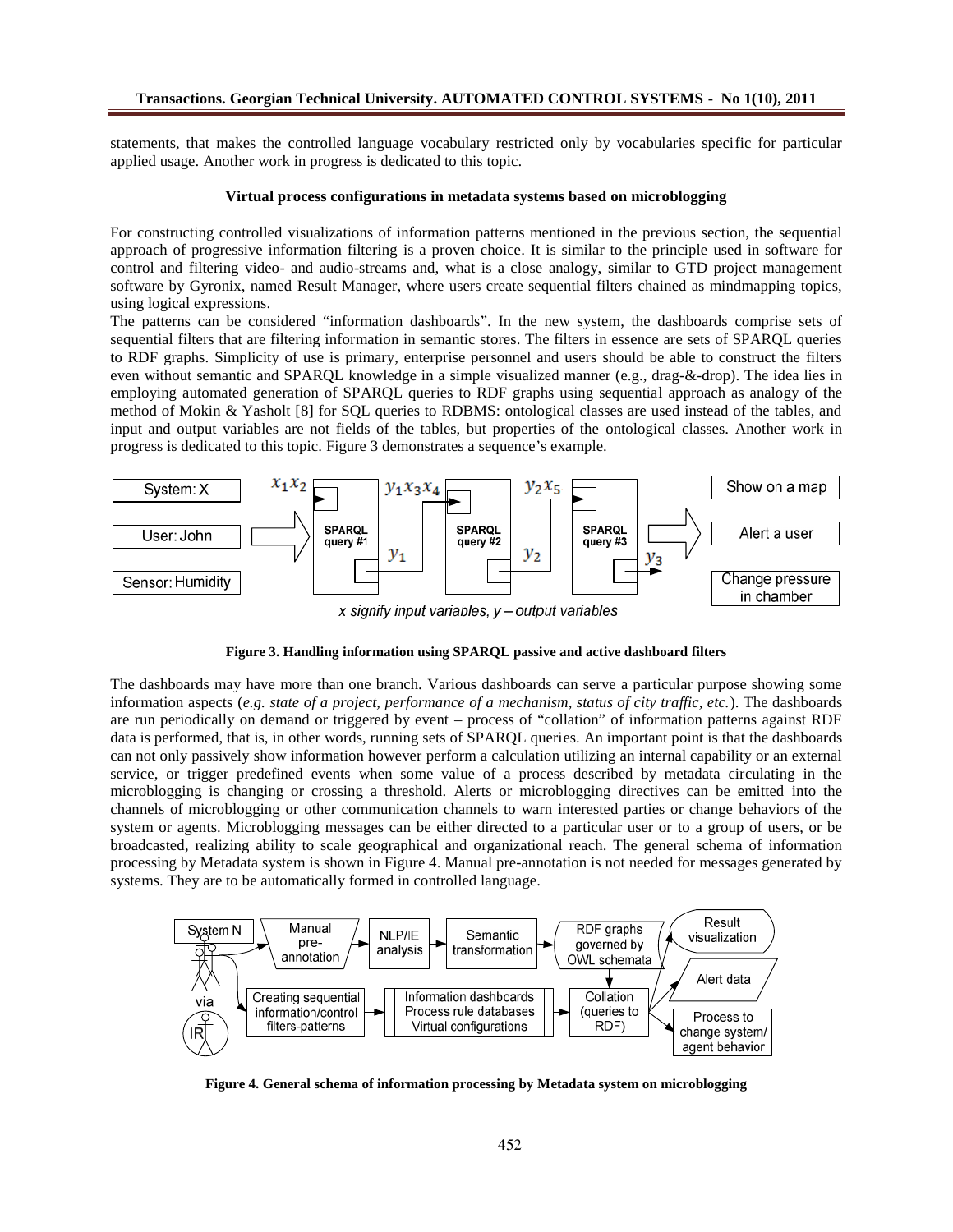At such an angle, the system can be considered an enterprise processes' rule database, a monitoring-and-control mechanism or a self-adapted mechanism that is congruent with the notion of virtual configurations in [2] and Metadatabase model with its rule-oriented shells described in [6].

#### **4. Multi-tenant metadata system on microblogging for concurrent co-productions**

To reach economy of scale using the concept proposed by Hsu [2], it is necessary to implement mechanisms of concurrent co-productions. As mentioned above, the aggregate of the users connected with IR form communication space of the metadata system/cyberinfrastructure. As microblogging can maintain significant number of such communication spaces, one can characterize such construction as a concurrent co-production multi-tenant environment of communication spaces, and as a service to enterprises.



**Fi.5. Schema of multi-tenant co-productive Metadata system on microblogging**

Metadata system can be owned by the provider of microblogging service or by another provider and is considered as a separate from microblogging service. Concurrent co-production is achieved by simultaneous running of all dashboard generation, dashboard visualization, alerting and process change jobs in as much paralleled as possible way. The process can be optimized by grouping those by some criteria, cashing, partial reification of RDF data, etc. Schema of such interaction is depicted in Figure 5.

## **5. Authentication and security aspects**

Authentication and security are aspects of enterprise metadata systems/cyberinfrastructures on popular microblogging, needing thorough attention.

Building metadata systems/cyberinfrastructures on microblogging requires capability to connect infinite number of users (people and third-party systems) to microblogging platforms and allow users to login into thirdparty systems easily from within links in microblogging messages therefore the question of smooth and secure authentication across third-party systems comprising a particular cyberinfrastructure is topical. Insufficiently strong authentication, rights administration and security mechanisms of existent platforms of popular microblogging does not allow deploying cyberinfrastructures of organizations sensitive to information disclosure straightforwardly; however the development has future potential. Particularly promising is QAuth protocol that enables websites or applications (Consumers) to access protected resources from web-service (Service Provider) via an API, without requiring Users to disclose their Service Provider credentials to the Consumers [9]. This protocol is created by microblogging activists and much attention is paid to its simple integration with microblogging. A good example of a shell for managing social media connections and enterprise teams is HootSuite Pro, Social Media Dashboard. In particular, it has an administrative module for managing multiple contributors on various microblogging platforms and sharing data and access without sharing passwords and feature of Secure Profile for additional protection for Enterprise teams.

The user profiles of popular microblogging usually can be public and private and thus there are possible gradations of the metadata/cyberinfrastructure "openness" to external environment, useful and threatening, not analyzed in the scope of this work. Only a fact to mention, if all authorized users of popular microblogging have private profiles, the entire system will be closed for access from outside, however information databases of the private profiles may be accessed from side of the owner of the microblogging platform - usually it has less strict security requirements than cloud enterprise services do. Another peculiarity, - it is possible that owner of microblogging platform and owner of Metadata system with its own RDF data storage are two different organizations so the user information will double in their storages in the two forms. Generally, providers of popular microblogging services should improve security of data they store to be capable of supporting enterprise cyberinfrastructures. For example, BlackBerry-like message securing or text stream ciphering like BoxCriptor can be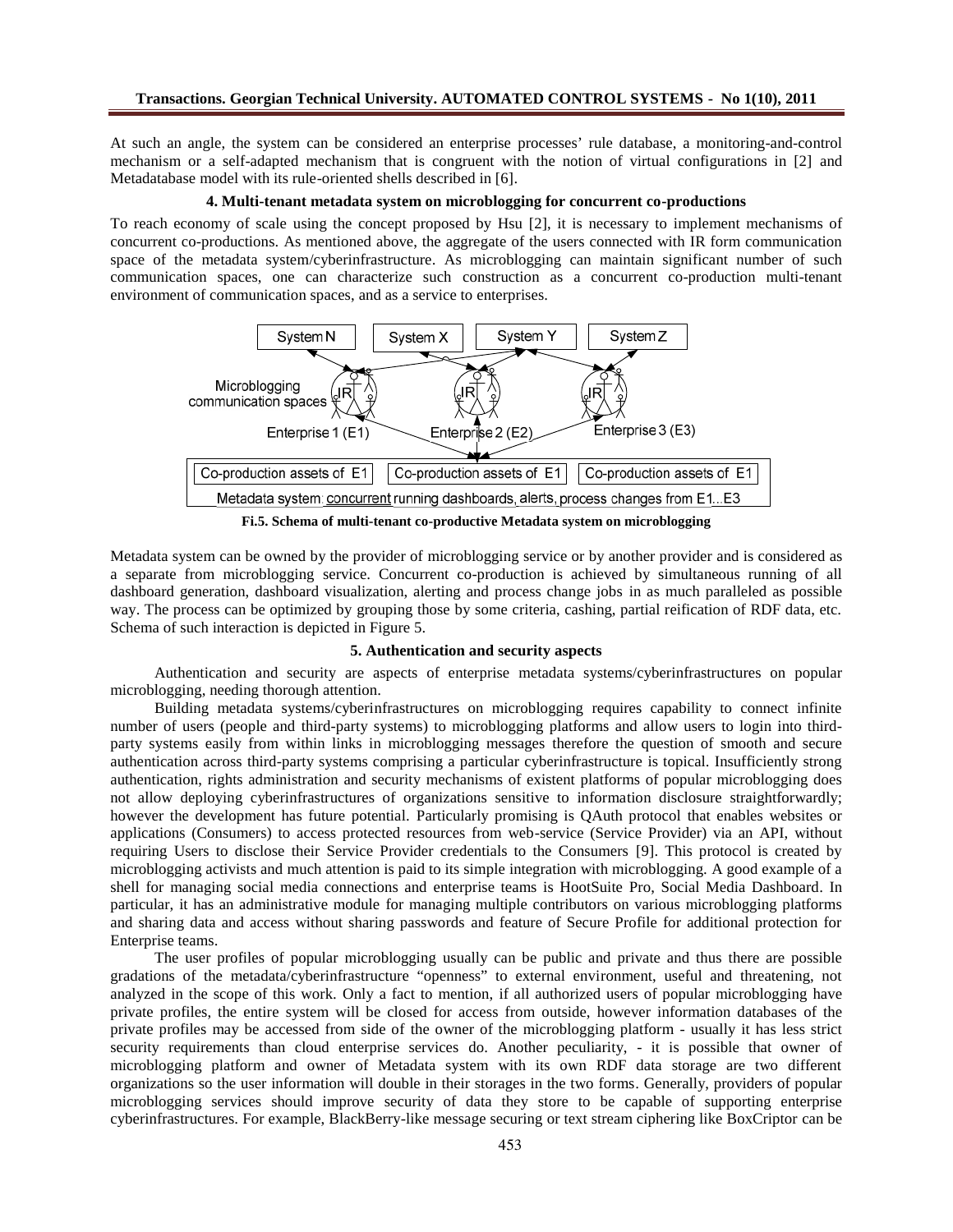used.It is important to highlight that nauthorized acess to the metadata system does not autationally meaneasy unauthorizedaccess to its connected vstems; he latter can be embraced by another ecurity perimeter. For organizations not sensitive to information disclosure or seeking openness, the security factororiss less important.

6. Correspondence withHsu€s model of cyberinfrastructure-based assisted enterprises

The following principlesare statedn language of paper [2]with explanationsof how the approach is proposed to realize in this paper Hsu, s model, the tree basic categies promoting the  $\Phi$  fusing paradigmare distinguished:

ð Basic elements of the cybernfrastructure (the totem pole pr the three classes of deploymente integrated together through use of popular microbloggias a common standard and an open convited controller for proprietary third party systems:

- the enterprises atisfied requiement of integrating third arty information systems into microbloggingspaceby connecting them to microblogging in peermode; concurrent eproduction is achieved by rouping processes from virtual configurations and enterprises some criteria, cashing ping partial reification of RDF datan stages etc.

the person (and other moving objects concernisation equated into microblogging communication space in the sameway as enterprises giving clients/customers evers to monitor and control production processes proactively providing communication/persexentered environment

the environmentis integrated in the samway as the personthrough the use of sensors with telligent microblogging clients capable or adaptive behavior.

ð Design and administration of the cybiafrastructure(the threeschema model)

internal schema defining the access methods of the physical data storages proprietary thirdarty system APIs, QAuth-like authorization, integrating seens via microblogging client SMS, etc. through devices like wireless mobile devices;

- conceptual scheme defining the logical data objects and their semantics for the enterprise as a willhele) schema of all **rea/enterprisepecific substances** is maintained in a semantic repositories like Sesame, Ontotext OWLIM, Jenaas hierarchically joined OWL schemata from general downto more specific with ability to supplement / modify by enterprise personnel and suite as implified well visualized way

- external schemas(defining the virtual data objects and semantics that individual classes of users and/or applications use)achieved by extensions of the conceptual schema by users and enterprise personnel heirilding t RDF-OWL virtual objects on the base of thenceptual schemia the say simplified well visualized way.

ð· Application of the cybeinfrastructure (engineering **o**f demand enterprise processes): achieved through giving uses simple visualized means touild information dashboards comprising sequential file RSP&RQL queries to the RDF graphs hiding their complexity.

# 7. Conclusions

This paper proposes a solution that uses popular microblogging (Twitter, Jaiku, etc.) as a global communication environmentommon for agents-humans and third-arty systems wherein they setup specific rules and exchange messages in controlled languages, and has all features pertinent to the models of cyberinfrastructure based/assisted enterprises by Cheng Hsu and Emengesial Software Platforms by Andrew McAfeeThe main benefits are following: no need of special communication infrastructure as it is ready existent and being continuously optimized by other parties orld-wide reach simplified semantic representation dassimplified interactionwith enterprise personnel and end ust we such systemare handlingrapid processes with a lot of metadataand security aspect©urrently a practical investigation is going to commente Vinnytsia National Technical University, Ukraine.Design Science methodill be applied to build a prototype of an integrated system of managing directed group activities omicroblogging. This lays ground for creating practitionerady communication/metadata spaces popular microbloging to layer upon existent enterprise expostems as one of realization variants to enable €leteam evolution• to fully enabled CyberInfrastructuBesed/Assisted Enterprises.

# References:

1. Hsu, Ch.Cheng Hsu (Ph. D)a biography. New York, USNY [Web resource] Department of Decision Sciences and Engineering Systems, Rensselaer Polytechnic Institute, 2014/iviu.eng.rpi.edu/team/hsuc.html

2. Hsu, Ch.Models of cyberinfrastructurbased enterprises and their engineering. An evolutional journe In bocks: Service enterprise integration. An Enterprise Engineering Perspective. Under edition: Hitew Chark,